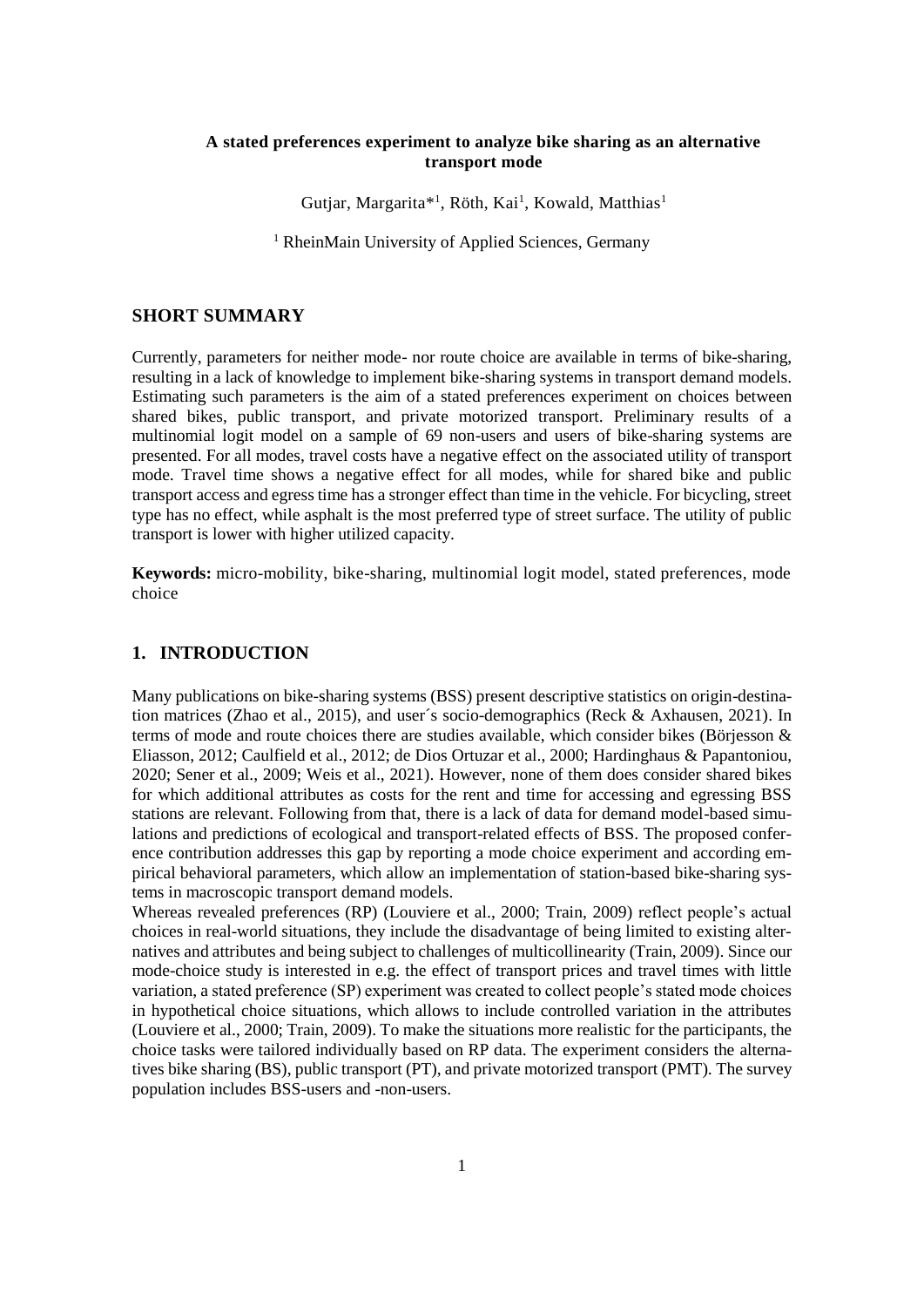#### **2. METHODOLOGY**

#### *Data*

BSS-users were recruited after renting a VRNnextbike, a BSS in the South-West of Germany (VRNnextbike, n.d.). When using the smartphone app, users were presented an invitation to participate in a computer-assisted telephone interview (CATI) on their travel behavior and bike-rent habits. In the CATI survey, information on trip characteristics and purpose was collected, and the chosen route was traced via an online route planning tool (komoot, n.d.) to gather additional information such as travel time. The collected RP-data served as a basis for our mode choice experiment. This follow-up survey was presented to BSS users, who agreed to participate in the SP study. Based on the reported route, trip characteristics for the alternatives modes PT and PMT were collected using an online routing provider (*Google Maps*, n.d.) and an electronic PT-schedule service (VRN, n.d.).

BSS-non-users were recruited from a sample of randomly generated phone numbers. As RP data are not available for this subsample, quasi RP data were employed, which are based on real BSS usage data provided by the VRNnextbike and discriminated for short, middle, and long trips. In this case, data on mode alternatives are based on information of the national travel survey in Germany (MiD, 2017), taking into account the differences between major and minor cities. To design a tailored questionnaire for this subsample, each respondent was assigned to a town size group, based on his or her postal address. Secondly, every participant was sequentially assigned to a trip length (small, middle, long) and a trip purpose (leisure or mandatory activity such as work). Based on this approach, calculated quasi RP values were assigned to the participants as basis for the variation in the SP-experiment.

For both, BSS-users and BSS-non-users, the SP questionnaire was created by varying the modespecific characteristics in accordance to a predefined experimental design. The participation in the study was restricted to adults (18 years and older) owning a driver's license to make the alternative PMT realistic. The individually tailored questionnaires were created within one week after recruitment, printed, and sent via postal mail to the participants. After four weeks of non-response, reminders were sent with a copy of the questionnaire. An incentive of  $20<sup>\epsilon</sup>$  was provided to the respondents after returning the filled-out survey instrument.

### *Experimental design*

As reported above, the SP experiment employs three transport modes (BSS, PMT, PT), which are provided as labelled alternatives (Louviere et al., 2000; Rose & Bliemer, 2014) to the respondents. Mode-specific attributes were selected by referring to previous research (Axhausen et al., 2008; Börjesson & Eliasson, 2012; Hardinghaus & Papantoniou, 2020; Weis et al., 2021) and evaluated in expert interviews. All continuous attributes were varied relative to the RP data, while levels of categorical variables (BS: street type, surface type; PT: utilized capacity) were determined by the experiment design. Hereby, certain constraints had to be met: The arterial road was never presented together with macadam surface. A scheme of the mode-specific attributes and their variation is presented in [Table 1.](#page-2-0)

To find a design with small standard errors of parameter estimates as possible, an *efficient* design (Rose & Bliemer, 2009, 2014) was created employing the software Ngene (ChoiceMetrics, 2018). The design resulted in 60 choice tasks split into six blocks. Each participant was assigned to one block and thus asked to complete ten choice tasks.

In the questionnaire, a detailed description of the task and attribute levels was provided to ensure equal understanding across all participants. For the same reason, pictures visualized the three levels of utilized capacity in PT (middle, high, overloaded) as suggested by Weis et al. (2021) are shown in [Figure 1.](#page-2-1) An example for a choice task is presented in [Figure 2.](#page-2-2)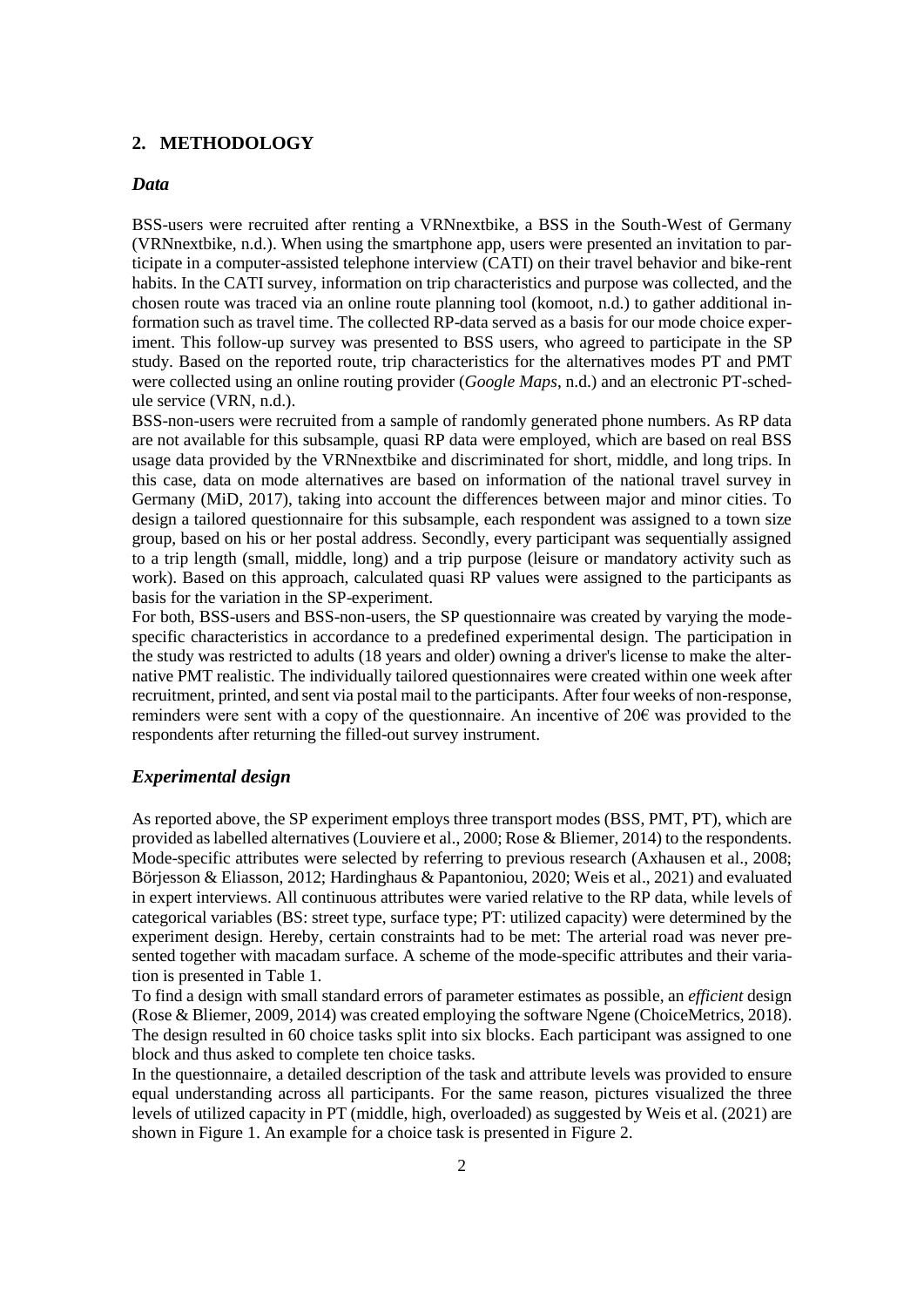| mode       | <i>attribute</i>                      | levels / variation of reference values |
|------------|---------------------------------------|----------------------------------------|
| <b>BS</b>  | access & egress time                  | $-50\%$ / $-10\%$ / $+40\%$            |
|            | travel time (TT)                      | $-30\%$ / $-10\%$ / $+30\%$            |
|            | travel costs                          | $-100\%$ / $-35\%$ / $+20\%$           |
|            | street type                           | cycleway / side street / arterial road |
|            | surface type                          | asphalt / cobblestones / macadam       |
| <b>PMT</b> | travel time (TT) incl. parking search | $-20\%$ / $-10\%$ / $+30\%$            |
|            | fuel costs                            | $-50\%$ / $+150\%$ / $+200\%$          |
|            | parking costs                         | $-50\%$ / $+100\%$ / $+200\%$          |
| PT         | access & egress time                  | $-50\%$ / $-10\%$ / $+40\%$            |
|            | travel time (TT)                      | $-30\%$ / $-10\%$ / $+30\%$            |
|            | travel cost                           | $-100\%$ / $-35\%$ / $+20\%$           |
|            | utilized capacity                     | middle / high / overloaded             |

<span id="page-2-0"></span>**Table 1. SP experiment: mode-specific attributes and variation of levels**



<span id="page-2-1"></span>**Figure 1. SP questionnaire: Visualization of utilized capacity in PT (Weis et al., 2021)**



<span id="page-2-2"></span>**Figure 2. Choice task example**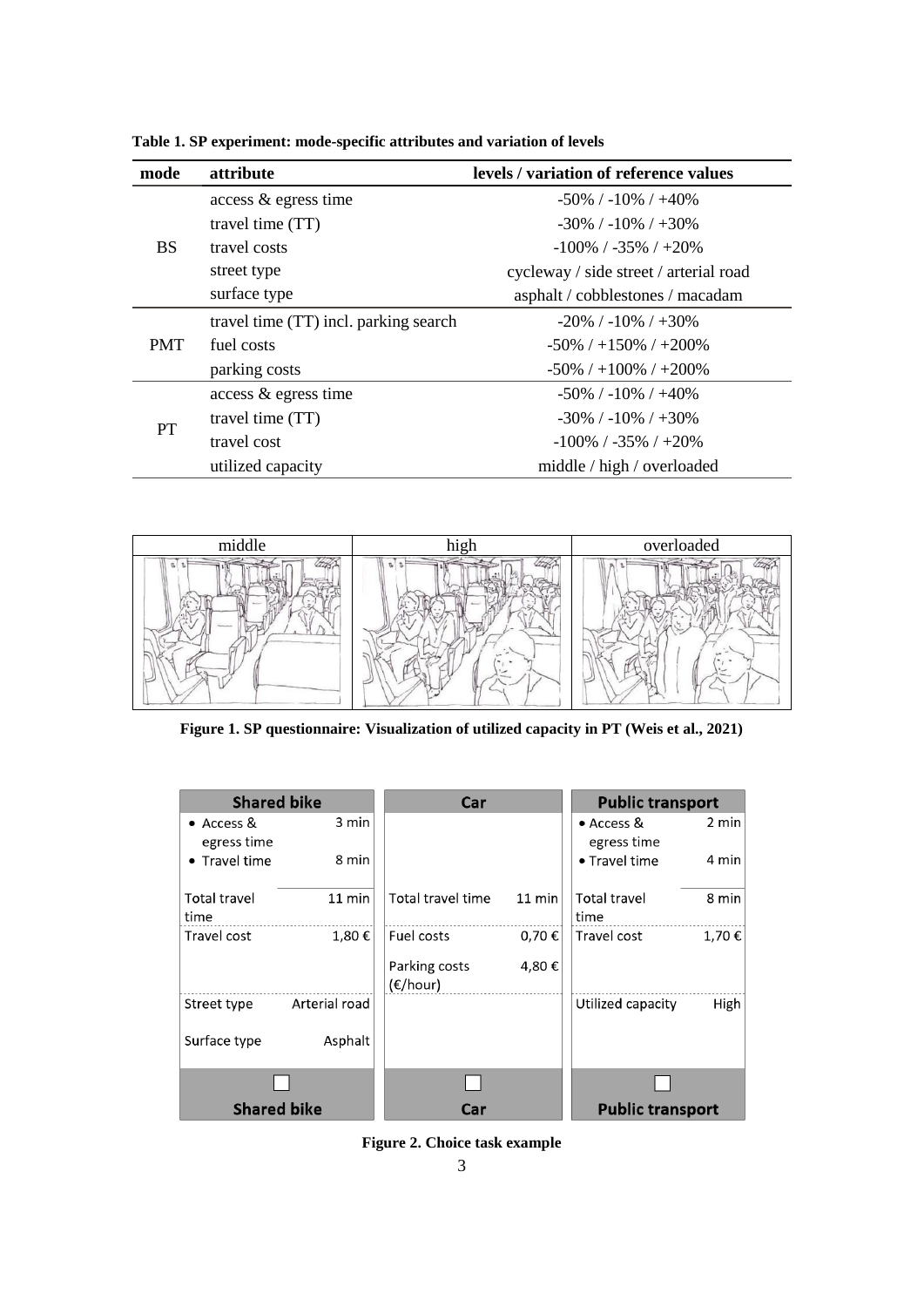### *Model specification*

Discrete choice data, where respondents choose between a limited number of alternatives, are commonly analysed by applying random utility maximization (RUM) theory. The theory assumes rational behavior in which respondents choose the alternative with the highest utility (Adamowicz et al., 1994; Louviere et al., 2010; Mariel et al., 2021; Train, 2009). Namely, an individual *n* faced with *J* alternatives in *T* choice tasks associates an indirect utility  $U_{njt}$  for an alternative *j* in a choice task *t* and chooses the alternative with the highest utility. The utility of an alternative *j* is therefore decomposed as

$$
U_{njt} = V_{njt} + \varepsilon_{njt} = x'_{njt}\beta + \varepsilon_{njt} \tag{1}
$$

where  $U_{njt}$  is not observed, but  $V_{njt}$  is the deterministic utility of alternative j, and  $\varepsilon_{njt}$  is a random component not included in  $V_{njt}$ . The deterministic utility  $V_{njt}$  can be specified by the term  $x'_{njt}\beta$ , where x is a vector of explanatory variables (e.g. attribute levels), and  $\beta$  are the corresponding coefficients to be estimated.

In this SP study,  $J=3$  labelled alternatives (shared bike, car, public transport; see [Figure 2\)](#page-2-2) are described by K=3 to 5 attributes (see [Table 1\)](#page-2-0). For each alternative, a utility function  $(V_{nit})$  was specified, whereby the alternative-specific attributes were included in the equation as explanatory variables. When specifying the utility function, it is important to understand that "only the differences in utility matter", while the "scale of utility is arbitrary" (Train, 2009, p. 19). Therefore, to capture the differences in the utility of the alternatives, *J-1* alternative-specific constants (ASC) were specified, whereby the estimated ASCs are interpreted relative to the omitted alternative, which is normalized to zero (Ben-Akiva & Lerman, 1985; Train, 2009). For the categorical attributes street type, surface type, and utilized capacity, the *L* levels of each attribute were transformed into *L-1* dummy variables. This means, the utility for one level per attribute is normalized to zero and serves as reference category, while the parameter estimates for the *L-1* dummy variables capture the utility differences to this reference category (Louviere et al., 2000; Mariel et al., 2021; Train, 2009). Since only the difference in utility matters, the choice of the reference category is arbitrary (Train, 2009).

# **3. RESULTS AND DISCUSSION**

A multinomial logit model (MNL) (Ben-Akiva & Lerman, 1985) was estimated in R (Hess & Palma, 2019; R Core Team, 2020) on the data of 690 observations (choice tasks) from 69 individuals. The results are presented in [Table 2.](#page-4-0) It has to be kept in mind that the survey is still in the field and the presented results are preliminary. Additional information will have an impact on the significance of the results.

The estimated ASCs show the differences in utility for the mode alternatives, whereby BS was chosen as the reference category. The utility of PMT is lower than for BS ( $\beta$ =-1.392, t-value=  $-2.660$ ), while it is higher for PT ( $\beta$ =0.754, t-value=1.544).

For BS, both, access and egress time to the bike station ( $\beta$ =-0.220, t-value=-7.455) and travel time with the bike ( $\beta$ =-0.125, t-value=-7.614) have a negative utility to the respondent, whereby the negative effect is larger for access and egress time than for cycling time. This was expected as ride-times in or on a vehicle are often considered less negative than waiting or access and egresstimes (see Weis et al., 2021). Also travel costs show a negative utility  $(\beta = -0.616, t$ -value=-6.667). The data does not support any differences in utility for the street type, since relative to the reference category arterial road, the estimates for side street ( $\beta$ =-0.255, t-value=-0.956) and cycleway  $(\beta = -0.012, t-value = -0.046)$  are not significantly different from zero. Relatively to macadam surface, cobblestones do not show differences in utility  $(\beta = -0.203, t-value = -0.810)$ , while asphalt is a more preferred surface type, but the effect is also not significant  $(\beta=0.400, t-value=1.556)$ .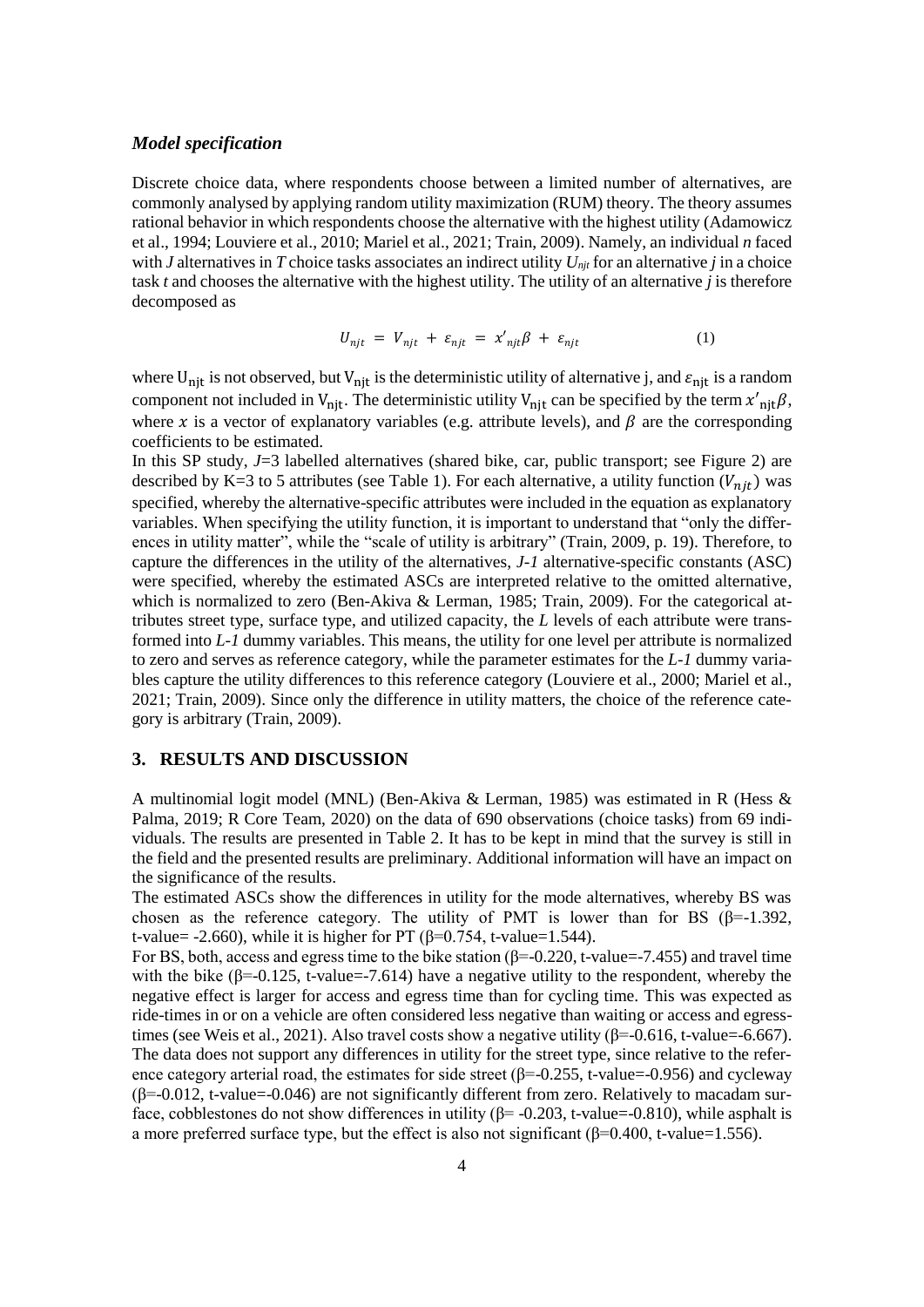For PMT, travel time ( $\beta$ =-0.116, t-value=-4.872), fuel costs ( $\beta$ =-0.727, t-value=-3.342), and parking costs ( $\beta$ =-0.573, t-value=-7.047) have a negative utility for the participants.

For PT, similar to the alternatives BS and PMT, travel time shows negative utility for both, access plus egress time ( $\beta$ =-0.249, t-value=-6.715) and time in vehicle ( $\beta$ =-0.147, t-value=-6.108). Again, as for BS, access and egress time has a larger negative effect than travel time in the vehicle. A negative utility is also true for travel costs ( $\beta$ =-0.825, t-value=-6.715). With reference to a middle utilized capacity, higher utilized capacity results in utility loss (negative effects). Namely, an overloaded level of utilized capacity ( $β=1.509$ , t-value=-5.505) shows a larger difference in utility to the middle level than high utilize capacity ( $\beta$ =-1.264, t-value=-4.720).

The estimated model shows an adjusted rho-squared ( $\rho^2$ ) of 0.37, which can be considered as a quite good model fit (Ben-Akiva & Lerman, 1985; Louviere et al., 2000; Train, 2009)).

| mode                                                               | attribute level                              | estimate  | t-ratio  |  |  |
|--------------------------------------------------------------------|----------------------------------------------|-----------|----------|--|--|
|                                                                    | ASC (shared bike)                            | reference |          |  |  |
|                                                                    | ASC (car)                                    | $-1.392$  | $-2.660$ |  |  |
|                                                                    | ASC (public transport)                       | 0.754     | 1.544    |  |  |
| <b>BS</b>                                                          | access & egress time [min]                   | $-0.220$  | $-7.455$ |  |  |
|                                                                    | TT cycling [min]                             | $-0.125$  | $-7.614$ |  |  |
|                                                                    | travel costs $\lceil \epsilon \rceil$        | $-0.616$  | $-6.667$ |  |  |
|                                                                    | street type                                  |           |          |  |  |
|                                                                    | arterial road                                | reference |          |  |  |
|                                                                    | side street                                  | $-0.255$  | $-0.956$ |  |  |
|                                                                    | cycleway                                     | $-0.012$  | $-0.046$ |  |  |
|                                                                    | surface type                                 |           |          |  |  |
|                                                                    | macadam                                      | reference |          |  |  |
|                                                                    | cobblestone                                  | $-0.203$  | $-0.810$ |  |  |
|                                                                    | asphalt                                      | 0.400     | 1.556    |  |  |
| <b>PMT</b>                                                         | TT total [min]                               | $-0.116$  | $-4.872$ |  |  |
|                                                                    | fuel costs $[\mathcal{E}]$                   | $-0.727$  | $-3.342$ |  |  |
|                                                                    | parking costs [€/hour]                       | $-0.573$  | $-7.047$ |  |  |
| <b>PT</b>                                                          | access & egress time [min]                   | $-0.249$  | $-6.715$ |  |  |
|                                                                    | TT in vehicle [min]                          | $-0.147$  | $-6.108$ |  |  |
|                                                                    | travel costs $\lceil \epsilon \rceil$        | $-0.825$  | $-9.390$ |  |  |
|                                                                    | utilized capacity                            |           |          |  |  |
|                                                                    | middle                                       | reference |          |  |  |
|                                                                    | high                                         | $-1.264$  | $-4.720$ |  |  |
|                                                                    | overloaded                                   | $-1.509$  | $-5.505$ |  |  |
|                                                                    | $n = 69$ individuals; $n = 690$ observations |           |          |  |  |
| Log Likelihood (0) = -758.0425; Log Likelihood (final) = -460.6758 |                                              |           |          |  |  |

<span id="page-4-0"></span>**Table 2. MNL estimation results for the three modes shared bike, car, and public transport**

 $\rho^2 = 0.3923$ ; adjusted  $\rho^2 = 0.3699$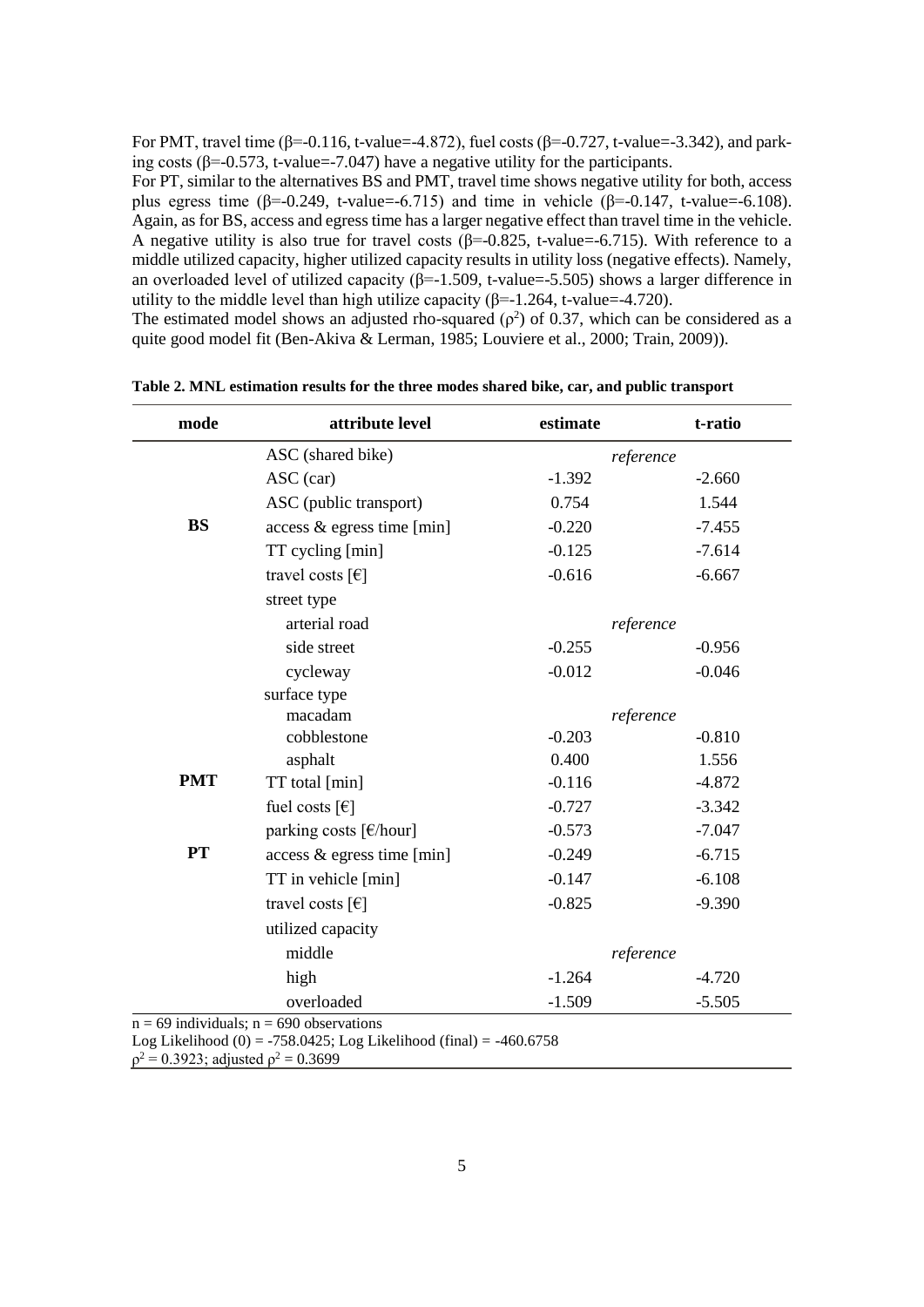#### **4. CONCLUSIONS**

At this stage of analysis, it is important to mention that the survey is still in the field. Therefore, conclusions will be derived after running the model on the full sample when the fieldwork is completed. All effects, however, show in the expected direction and are plausible in their size. Updated results will be presented at the conference.

In further steps, this study aims to estimate an MNL model with the inclusion of socio-demographics, estimation of willingness-to-pay for the alternative attributes, and value of travel time savings. Moreover, following the segmentation approach (Ben-Akiva & Lerman, 1985) and previous research on mode choice (Weis et al., 2021), separate models will be estimated for different trip purposes. After that, the estimated parameters will be implemented into transport behavior models, and scenarios for the development of BS, MPT, and PT usage will be outlined.

# **ACKNOWLEDGMENT**

This project (HA-No. 1013/21-15) is founded by the state of Hessian and the House of Logistics (HOLM) in the program "Innovations in logistics and mobility" of the Hessian Ministry for Economic Affairs, Energy, Transport and Housing.



#### **REFERENCES**

- Adamowicz, W., Louviere, J., & Williams, M. (1994). Combining revealed and stated preference methods for valuing environmental amenities. *Journal of Environmental Economics and Management*, *26*(3), 271–292.
- Axhausen, K. W., Hess, S., König, A., Abay, G., Bates, J. J., & Bierlaire, M. (2008). Income and distance elasticities of values of travel time savings: New Swiss results. *Transport Policy*, *15*(3), 173–185.
- Ben-Akiva, M., & Lerman, S. R. (1985). *Discrete choice analysis: Theory and application to travel demand*. Transportation Studies.
- Börjesson, M., & Eliasson, J. (2012). The value of time and external benefits in bicycle appraisal. *Transportation Research Part A: Policy and Practice*, *46*(4), 673–683.
- Caulfield, B., Brick, E., & McCarthy, O. T. (2012). Determining bicycle infrastructure preferences – A case study of Dublin. *Transportation Research Part D: Transport and Environment*, *17*(5), 413–417. https://doi.org/10.1016/j.trd.2012.04.001

ChoiceMetrics. (2018). *Ngene 1.2: User manual & guide reference*.

- de Dios Ortuzar, J., Iacobelli, A., & Valeze, C. (2000). Estimating demand for a cycle-way network. *Transportation Research Part A: Policy and Practice*, *34*(5), 353–373.
- *Google Maps*. (n.d.). Google Maps. Retrieved 15 December 2020, from https://www.google.com/maps/
- Hardinghaus, M., & Papantoniou, P. (2020). Evaluating Cyclists' Route Preferences with Respect to Infrastructure. *Sustainability*, *12*(8), 3375. https://doi.org/10.3390/su12083375